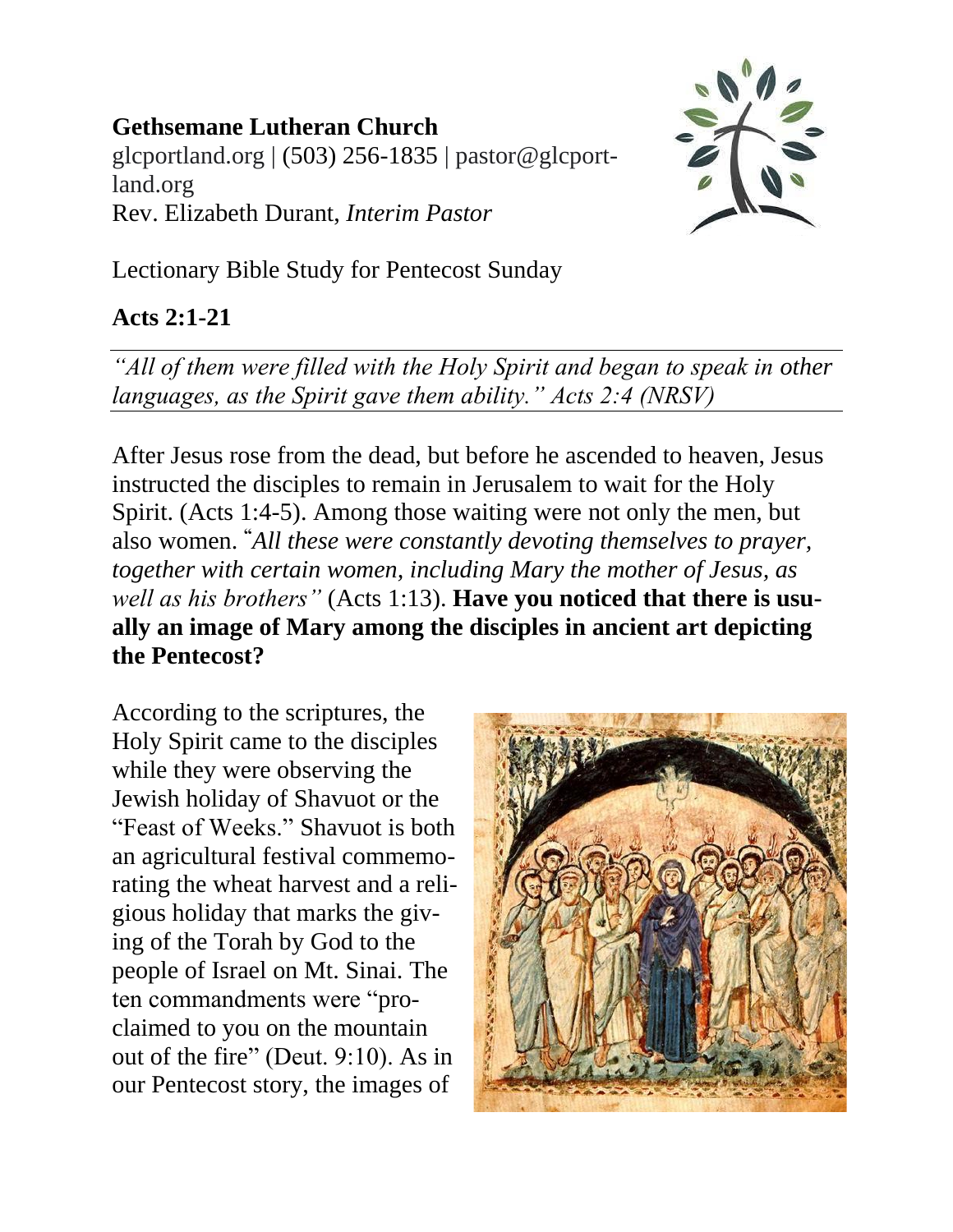holy fire and smoke are present in the Jewish celebration of Shavuot.

*"Now there were devout Jews from every nation under heaven living in Jerusalem"* (Acts 2:5). Jerusalem, a city inhabited since the Stone Age, had long been a place where people of many ethnicities, cultures and religions gathered. The Rev. Dr. Wil Gafney\* writes:

"Jerusalem, the place where the church was birthed in the fires of Pentecost has been a multi-ethnic city for more than three thousand years. It was multi-ethnic when David conquered it. It was multiethnic after David conquered it and made it his capital. It was multi-ethnic when the Babylonians captured it. It was multi-ethnic when the Persians took it from the Babylonians. Jerusalem was multi-ethnic when Jesus walked its streets and it was a blessed cacophony of languages and cultures on Pentecost, even before the Holy Spirit added new languages to the mix."

Mary and the disciples were gathered together when suddenly a loud sound interrupted their waiting and a powerful wind filled their house. Tongues "as of fire" passed through the room, touching each of them. Each person was filled with God's Spirit and began to speak in other languages…*Parthians, Medes, Elamites, and residents of Mesopotamia, Judea and Cappadocia, Pontus and Asia, Phrygia and Pamphylia, Egypt and the parts of Libya belonging to Cyrene, and visitors from Rome, both Jews and converts, Cretans and Arabs…*

The noise was so loud that it attracted a crowd. Everyone was amazed, perplexed and confused. How could these Galileans have the capacity to speak in languages that they did not know? While Jerusalem was a multi-ethnic city, the followers of Jesus were not…*not yet*. But now the disciples were giving clear testimony to God's mighty acts. Their isolation had been broken and the wind of the Holy Spirit had brought them into connection with people from places they did not know, cultures that they did not share, languages they previously could not understand.